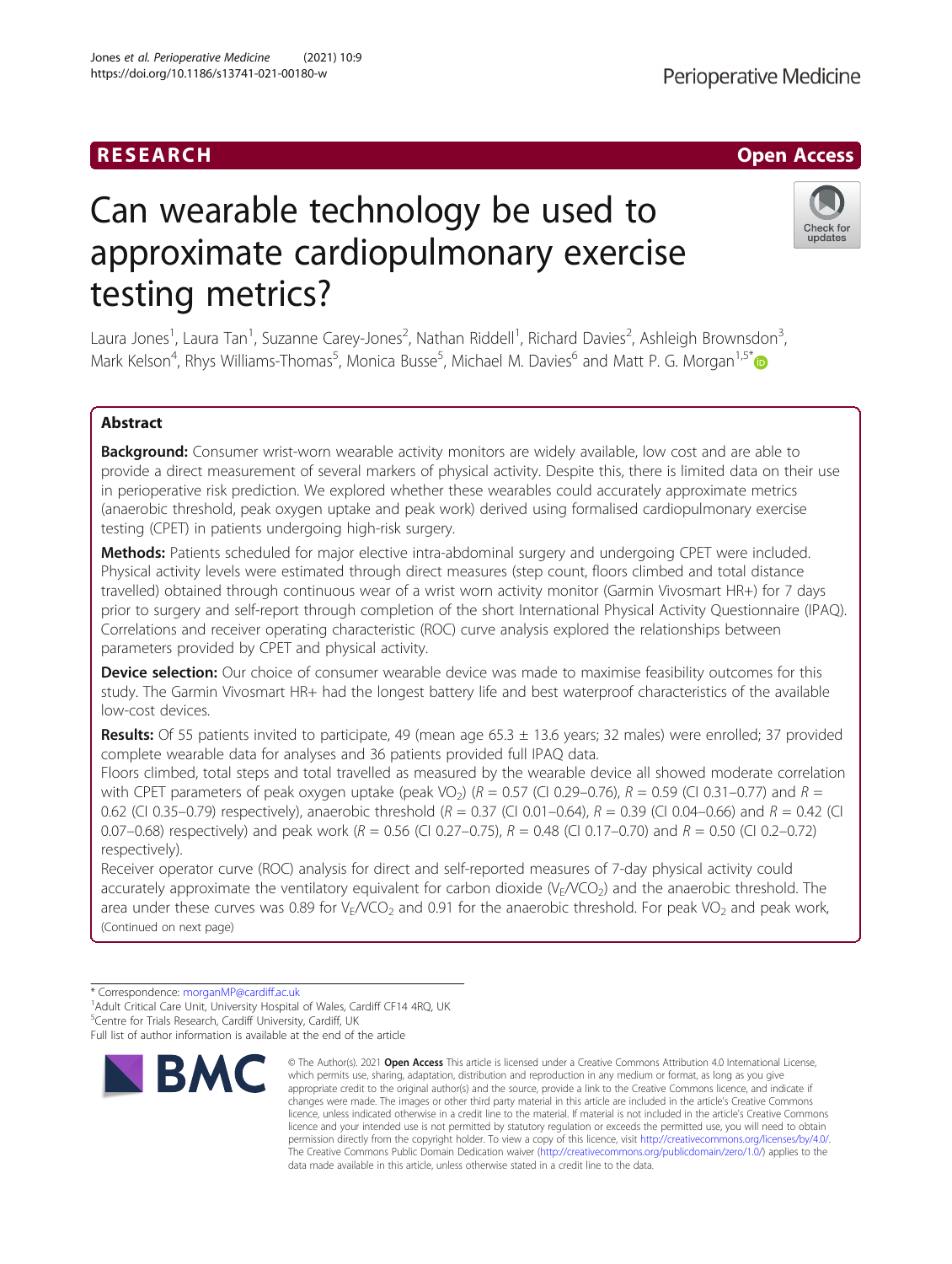# <span id="page-1-0"></span>(Continued from previous page)

models fitted using just the wearable data were 0.93 for peak  $VO<sub>2</sub>$  and 1.00 for peak work.

**Conclusions:** Data recorded by the wearable device was able to consistently approximate CPET results, both with and without the addition of patient reported activity measures via IPAQ scores. This highlights the potential utility of wearable devices in formal assessment of physical functioning and suggests they could play a larger role in preoperative risk assessment.

Ethics: This study entitled "uSing wearable TEchnology to Predict perioperative high-riSk patient outcomes (STEPS)" gained favourable ethical opinion on 24 January 2017 from the Welsh Research Ethics Committee 3 reference number 17/WA/0006. It was registered on [ClinicalTrials.gov](http://clinicaltrials.gov) with identifier NCT03328039.

Keywords: Cardiopulmonary exercise testing, VO<sub>2</sub>, Anaerobic threshold, Perioperative medicine, Wearable technology

# Background

Cardiopulmonary exercise testing (CPET) is a non-invasive clinical tool that allows evaluation of exercise capacity by global assessment of cardiorespiratory function. Using measures of respiratory oxygen uptake  $(VO<sub>2</sub>)$ , carbon dioxide production  $(VCO<sub>2</sub>)$  and ventilatory measures, it enables objective evaluation of both submaximal and peak exercise responses (Wu et al. [2017](#page-7-0)). CPET is routinely used to measure functional capacity in patients prior to major surgery in order to aid clinical decision-making regarding a patient's suitability for surgery and inform risk assessment. Information obtained from CPET can be used to estimate the likelihood of perioperative morbidity and mortality, to direct preoperative interventions and optimisation, guide decisions regarding perioperative management and inform choice of post-operative care (ward vs. critical care) (Levett et al. [2018](#page-7-0)). There is increasing interest in the use of consumer wearable devices to approximate physical activity parameters for use in the healthcare setting.

However, CPET is expensive and requires a trained operator, specialist equipment and a significant time investment from both medical staff and the patient, which limit its availability for routine use. In addition, there are several absolute contraindications to CPET, including many cardiac and respiratory conditions, that may result in some patients being ineligible for testing (Albouaini et al. [2007\)](#page-7-0). Some patients may not be able to perform CPET or achieve a maximal CPET due to frailty or arthritic joints. Nosocomial infection, especially currently with COVID-19, is another reason where encouraging community access to testing may be preferable. While the inability to perform CPET does indeed provide information, it provides it in a binary format, which conveys less statistical information that the more graded response achievable from a wearable, which meets individuals where they are.

The use of consumer wrist-worn wearable activity monitors is increasing due to their widespread availability, decreasing cost and improving accuracy

(Rochmis and Blackburn [1971](#page-7-0)). These continuouslyevolving technologies are able to provide direct measurement of several markers of physical activity and their growing popularity highlights the need to further evaluate their utility in the healthcare setting. These devices are able to directly record large amounts of activity data without a physician present and represent a possible alternative to CPET that is more accessible, more affordable and may better represent a patient's day-to-day functional capacity.

The aim of this study (uSing wearable TEchnology to Predict perioperative high-riSk patient outcomes (STEPS)) was to assess the feasibility of collecting activity and physiological data of sufficient quantity and quality using wrist-worn activity monitors. We then further explored the relationship between the data collected via these wearable activity measures and pre-operative CPET.

# **Methods**

#### Study population

Patients scheduled for major elective intra-abdominal surgery at the University Hospital of Wales between June 2017 and February 2018 were included in the study. Inclusion criteria included: aged 18 years or older, capacity to consent and a clinical indication for planned CPET before elective major surgery. Exclusion criteria included atrial fibrillation, nickel allergy, unable to wear a watch, unable to undergo CPET and pregnancy. Baseline information on age, gender and body mass index (BMI) were recorded. Information about the study was sent by post along with the CPET appointment. Patients had a discussion about the study on the day of attending their CPET appointment and consent taken prior to their test.

Our original sample size was chosen pragmatically to be 100. This would have allowed the estimation of any feasibility proportion to within at least plus or minus 9.8 percentage points using a 95% confidence interval.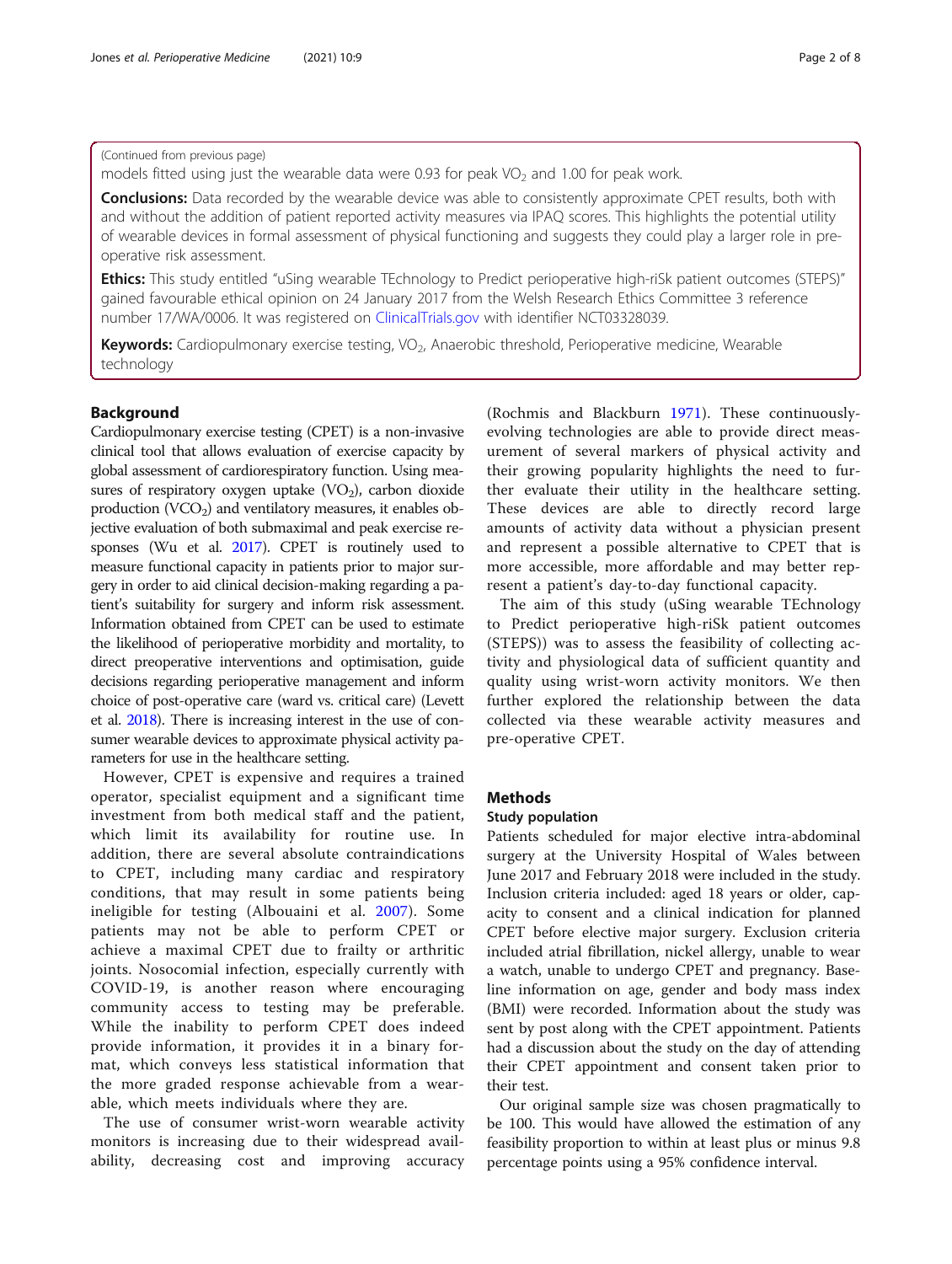### CPET

Preoperative CPET was conducted and interpreted by a consultant anaesthetist experienced in CPET in accordance with national guidelines (Levett et al. [2018](#page-7-0)) using an electromagnetically braked cycle ergometer (Lode, Gronigen, The Netherlands) and a Medgraphics Ultima metabolic cart (MedGraphics, Gloucester, UK). Calibration was undertaken in accordance with manufacturer's guidelines using a 3-L syringe (Hans Rudolph, Kansas City, KS, USA) and reference calibration gases. During data collection, the middle five of seven breaths were averaged. An exercise protocol was used whereby patients cycled at 60 rpm. for 3 min in an unloaded freewheeling state, followed by a progressively ramped period of exercise (from 5 to 15 W min−1 based on mass, stature, age, and sex) to volitional or symptom-limited termination, followed by 3 min recovery. Medgraphics Breeze software automatically determined peak oxygen uptake (VO2peak; defined as the highest O2 uptake during the final 30 s of exercise reported). The AT was manually interpreted using the V-slope method (Beaver, Wassermen, and Whipp, 1986) and supported by comparison of end-tidal oxygen tension (ETO2) and ventilatory equivalent for oxygen  $(VE/VO<sub>2</sub>)$  plots. The ventilatory equivalent for carbon dioxide (VE/VCO2 ) was identified at the AT or was recorded as the gradient of the linear VE/ VCO2 relationship if the AT could not be identified.

AT was not recorded if AT was not reached during the test or the respiratory exchange ratio (RER) was persistently > 1.0 during the exercise test precluding the determination of AT.

# Study outcomes

All participants underwent CPET as part of their routine pre-operative workup. Four key CPET measures of activity were recorded: peak oxygen consumption (peak VO<sub>2</sub>), the ventilatory equivalent for carbon dioxide  $(V_F /$  $VCO<sub>2</sub>$  slope), the anaerobic threshold (AT) and peak work (also known as peak power output). The following thresholds were used: 14 ml/kg/min was used for the peak  $VO_2$  threshold, 34 ml/min for the  $V_E/VCO_2$  slope and 11 ml/kg/min for the anaerobic threshold (Mück et al. [2019](#page-7-0)). A median split was used to divide recorded peak work values.

In addition to this, all participants wore a wearable device continuously for 7 days prior to their surgery. The wearable device used was the Garmin Vivosmart HR+ smart activity tracker. A participant information leaflet was sent to all eligible patients one week prior to attending a routine CPET clinic. The devices were then issued to participants after they had completed their CPET assessment. The devices were worn continuously for the 7-day study duration and were then removed and stored until return during the next routine clinic appointment. Patients were given clear advice regarding wearing the device and issued with a charger in case of power failure, although the battery of the device was sufficient for 7 days of continuous use. The device recorded resting heart rate, average heart rate, maximum heart rate, total steps, floors climbed, number of intense minutes of exercise, total calories and total distance travelled. These variables were averaged across the 7-day period prior to analysis.

After the 7 days, participants completed the International Physical Activity Questionnaire (IPAQ) which identified the metabolic equivalent task (MET) minutes achieved in different domains (work, transportation, domestic, garden, leisure time) by self-report.

The total MET minutes of physical activity per week was computed by summing the MET minutes from each category (walking, moderate or vigorous activity).

The total time per week in each category was then multiplied by a constant depending on the level of intensity of the exercise: 3.3 for walking, 4.0 for moderateintensity activity and 8.0 for vigorous-intensity activity. Once the MET minutes per week for each category were computed, these were summed to produce the total physical activity MET-minutes/week and the IPAQ global score; the patients were then categorised as having a high, moderate or low level of physical activity.

#### Statistical analysis

Descriptive data is presented as mean ± standard deviation. Statistical modelling was used to explore the relationship between parameters provided by CPET, selfreported activities via the IPAQ and activity measurements recorded by the wearable device.

Graphical exploration of the wearable data was performed, alongside range checks.

Incomplete data capture was possibly due to suboptimal fit of the device or movement of the device on the wrist during capture, with the device documentation suggesting that a issues such as sweat, lotion or sunscreen on the wrist, fit of device (location on the wrist and tightness of the strap) and intensity of the activity can contribute to limitations of data capture. In the future, these issues could be address by repeated checks to ensure correct fit and care of the device at all times and continued patient education on optimal use of the device.

Correlations between variables were calculated using Pearson correlation coefficients. With Pearson correlation assumptions met, via scatter plots demonstrating linear covariation and visual inspection of Q-Q plots. Linear regression was used to explore whether the eight wearable variables could be used to estimate values for the four CPET measures of activity. In addition, further analysis explored whether the addition of IPAQ global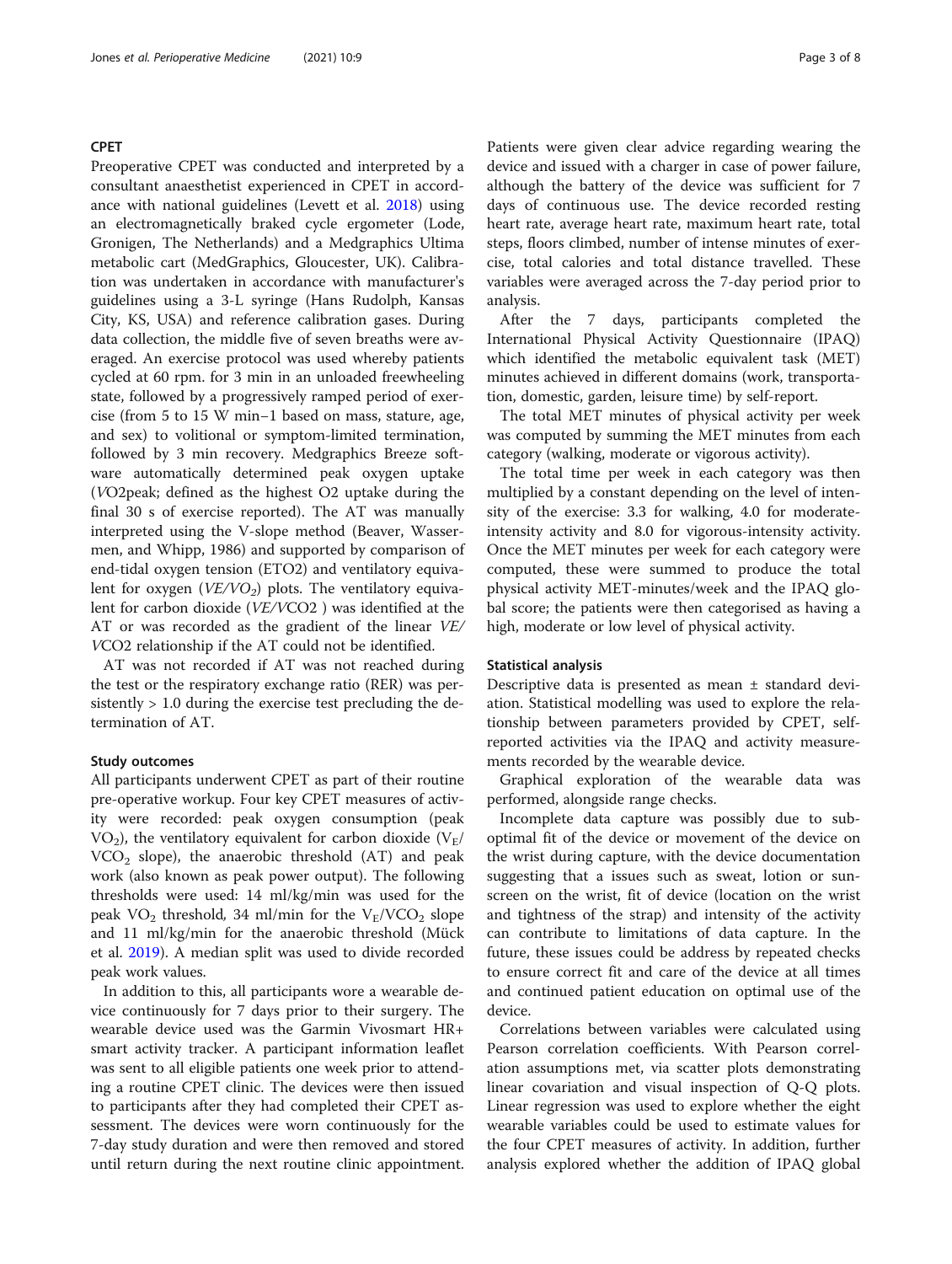scores could improve this estimation. Three models were fitted for each of the four measures of CPET activity, with all including basic demographic variables (age, gender, BMI). The first model used only the eight wearable values as predictors, the second used only the global IPAQ score and the third model used both of these components together.

The models were compared using the Akaike Information Criteria (AIC). Standard model diagnostics were explored to ensure adequate model fit, including fitted versus residual plots. Models were assessed and compared using appropriate statistics, including  $R^2$  and adjusted  $R^2$  values, the percentage of correct predictions and Pearson correlation coefficients (with associated 95% confidence intervals) between the fitted and observed values. Receiver operator characteristic (ROC) curves for these models were also compared.

#### Results

Of 55 invited to participate, 49 (mean age  $65 \pm 13.6$ ) years, 17 females) were included in the study. All participants ( $n = 49$ ) underwent CPET prior to surgery but only 40 participants had values recorded for their anaerobic threshold. Only 36 participants completed the IPAQ. All wearable devices were returned; there was no damage noted in any of the devices and no reported issues with the devices during the study but of the 49 devices returned, 12 demonstrated incomplete data capture and were excluded from analysis. This was not due to device removal but rather failure of the device to record data at some timepoints. Correlations between CPET, wearable and IPAQ variables were only calculated for individuals who had complete data for each variable required in the analysis.

Mean (SD) VO<sub>2</sub> max was  $18.2 \pm 4.5$  ml/kg/min, V<sub>F</sub>/VCO<sub>2</sub>  $31.7 \pm 4.5$ , peak work  $105.9 \pm 39.2$  W and anaerobic threshold  $11.7 \pm 2.4$  ml/kg/min. Mean 7-day step count was 6040  $\pm$  3323 steps/day and average heart rate was 64  $\pm$  6.8 bpm.

minutes, 41.7% proportion of the study sample categorised as high physical activity (MET total 6898 ± 2847), 30.6% moderate (1739 ± 516) and 27.8% low physical activity (519  $\pm$  565).

Floors climbed, total number of steps and total distance travelled (derived from number of steps) as recorded by the wearable device were most correlated with the CPET parameters (Table  $1$ , Fig. [1\)](#page-4-0). Floors climbed, total steps and total distance travelled all showed moderate correlation with peak  $VO<sub>2</sub>$  ( $R = 0.57$ ,  $R = 0.59$  and  $R = 0.62$  respectively), anaerobic threshold  $(R = 0.37, R = 0.39$  and  $R = 0.42$  respectively) and peak work ( $R = 0.56$ ,  $R = 0.48$  and  $R = 0.50$  respectively). These three wearable parameters were also significantly correlated with IPAQ global scores.

A slower average heart rate and resting heart rate were associated with improved anaerobic threshold  $(R = -$ 0.47 and  $R = -0.36$ ) and peak VO<sub>2</sub> ( $R = -0.27$  and  $R =$ − 0.26). None of the wearable variables were strongly correlated with  $V_E/VO_2$ . There were no strong correlations observed between intense minutes of activity, maximum recorded heart rate or total calories burned with any of the CPET parameters. Of note, the average, resting and maximum heart rate variables had small standard deviations relative to their mean values. These small standard deviations may partially explain why the correlations between the heart rate variables and the CPET measures were weaker than expected.

All correlations between the wearable measures, CPET parameters and IPAQ global scores are shown in Table 1 and depicted graphically in Fig. [1.](#page-4-0)

As shown in Table [2,](#page-4-0) using all eight of the wearable variables together in linear regression gave a stronger correlation between the measured CPET values, specifically for peak  $VO<sub>2</sub>$ , anaerobic threshold and peak work values. For all three models, the model fit was less accurate when estimating the  $V_E/VCO_2$  slope than for the

Table 1 Pearson correlation coefficients, and 95% confidence intervals, between the measured values for the four CPET scores and the IPAQ global score, and the eight wearable variables

| Wearable variable     | <b>CPET</b> variables     | IPAQ global score         |                               |                           |                           |  |
|-----------------------|---------------------------|---------------------------|-------------------------------|---------------------------|---------------------------|--|
|                       | Peak VO <sub>2</sub>      | VE/VCO <sub>2</sub>       | AT                            | Peak work                 |                           |  |
| <b>Floors climbed</b> | 0.57(0.29, 0.76)          | $-0.30$ ( $-0.58$ , 0.04) | 0.37(0.01, 0.64)              | $0.56$ $(0.27, 0.75)$     | 0.71(0.45, 0.86)          |  |
| Intense minutes       | $0.08$ ( $-0.26, 0.41$ )  | $0.06$ ( $-0.29, 0.39$ )  | $-0.01$ ( $-0.37, 0.35$ )     | $0.06$ ( $-0.28$ , 0.39)  | $0.32$ (- 0.07, 0.63)     |  |
| Average heart rate    | $-0.27$ ( $-0.55, 0.08$ ) | $-0.01$ ( $-0.35, 0.33$ ) | $-0.47$ ( $-0.71$ , $-0.13$ ) | $-0.18$ ( $-0.49$ , 0.17) | $-0.16$ ( $-0.51$ , 0.24) |  |
| Resting heart rate    | $-0.26$ ( $-0.55, 0.08$ ) | $0.07$ (- 0.28, 0.40)     | $-0.36$ ( $-0.64$ , 0.00)     | $-0.15$ ( $-0.46$ , 0.20) | $-0.09$ ( $-0.46, 0.30$ ) |  |
| Maximum heart rate    | $0.00$ ( $-$ 0.34, 0.34)  | $-0.09$ ( $-0.42$ , 0.25) | $-0.18$ ( $-0.50$ , 0.20)     | $0.16$ ( $-0.19$ , 0.47)  | $0.31$ ( $-0.08, 0.62$ )  |  |
| <b>Total steps</b>    | 0.59(0.31, 0.77)          | $-0.19$ ( $-0.50$ , 0.16) | 0.39(0.04, 0.66)              | $0.48$ $(0.17, 0.70)$     | $0.54$ $(0.20, 0.76)$     |  |
| <b>Total calories</b> | $0.02$ (- 0.32, 0.36)     | $-0.07$ ( $-0.40, 0.27$ ) | $-0.15$ ( $-0.48$ , 0.22)     | $0.07$ ( $-0.27, 0.40$ )  | $0.20$ (- 0.20, 0.54)     |  |
| <b>Total distance</b> | $0.62$ $(0.35, 0.79)$     | $-0.21$ ( $-0.51$ , 0.14) | $0.42$ (0.07, 0.68)           | 0.50(0.20, 0.72)          | $0.51$ $(0.17, 0.75)$     |  |

AT Anaerobic threshold, CPET Cardio-pulmonary exercise testing, VO2 Maximal oxygen uptake, IPAQ International Patient Activity Questionnaire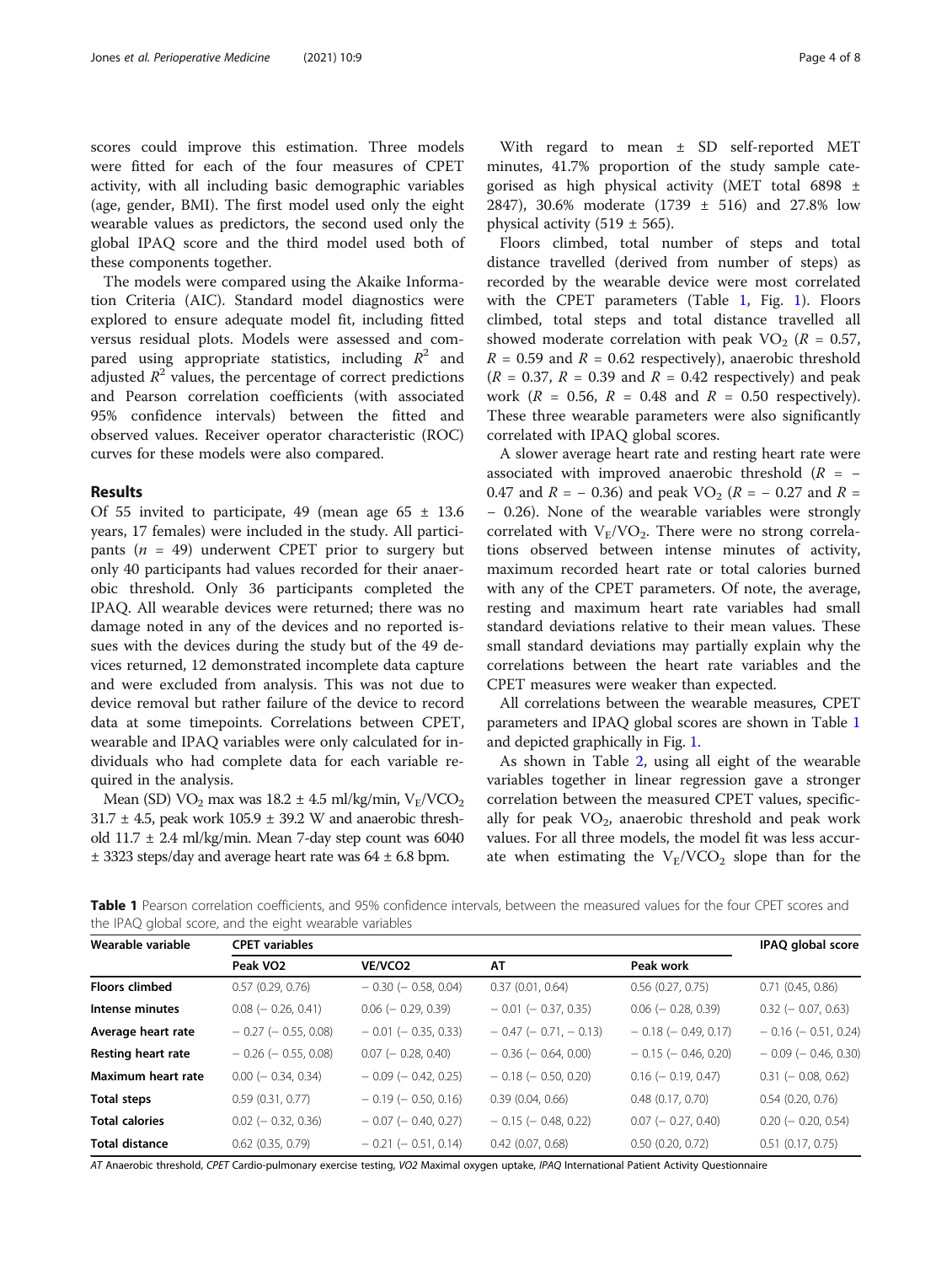<span id="page-4-0"></span>

other three measures. However, the AIC values of these models cannot be directly compared as each model includes different parameters and slight variations in sample size. When comparing the  $R^2$  values, model diagnostics demonstrated that the model using both the wearable data and the IPAQ global score together was better in estimating CPET scores for all four of the CPET measures (Table 2).

Receiver operator curve (ROC) analysis demonstrated that the model using both the wearable data and the IPAQ scores was the most accurate in approximating  $V_F/VCO_2$  and the anaerobic threshold (Fig. [2](#page-5-0)). The area under these curves was 0.89 for  $V_F/VCO_2$  and 0.91 for the anaerobic threshold. For peak  $VO<sub>2</sub>$  and peak work, the ROC curves suggest that the models fitted using just the wearable data were a better classification, with the area under these curves 0.93 for peak  $VO<sub>2</sub>$  and 1.00 for peak work. Nonetheless, linear regression using the wearable variables and the IPAQ global score independently, were also able to successfully estimate the CPET scores in isolation.

|  |  | Table 2 Model fit diagnostics for numerous linear models estimating values for the four CPET measures of activity |
|--|--|-------------------------------------------------------------------------------------------------------------------|
|--|--|-------------------------------------------------------------------------------------------------------------------|

| <b>CPET</b> variable | Predictor   |    | Sample size Number of parameters AIC |                  | $R^2$ |                       |       | $R^2$ adjusted % correct Pearson correlation (95% CI) |
|----------------------|-------------|----|--------------------------------------|------------------|-------|-----------------------|-------|-------------------------------------------------------|
| Peak VO <sub>2</sub> | Wearable    | 34 | 11                                   | 181.62 0.74      |       | 0.62                  | 91.18 | $0.86$ $(0.74, 0.93)$                                 |
|                      | <b>IPAQ</b> | 27 | 4                                    | 163.98 0.29      |       | 0.16                  | 77.78 | $0.54$ $(0.20, 0.76)$                                 |
|                      | <b>Both</b> | 27 | 12                                   | 150.89 0.76 0.55 |       |                       | 88.89 | $0.87$ $(0.73, 0.94)$                                 |
| VE/VCO <sub>2</sub>  | Wearable    | 34 | 11                                   |                  |       | $219.98$ 0.26 $-0.11$ | 79.41 | $0.51$ $(0.20, 0.72)$                                 |
|                      | <b>IPAQ</b> | 27 | 4                                    | 172.54 0.19      |       | 0.05                  | 85.19 | $0.44$ $(0.07, 0.70)$                                 |
|                      | <b>Both</b> | 27 | 12                                   |                  |       | $179.75$ 0.41 $-0.08$ | 85.19 | $0.65$ $(0.35, 0.82)$                                 |
| Anaerobic threshold  | Wearable    | 30 | 11                                   | 129.78 0.72      |       | 0.56                  | 70    | 0.85(0.71, 0.93)                                      |
|                      | <b>IPAQ</b> | 23 | 4                                    | 106.71           | 0.41  | 0.27                  | 65.22 | $0.64$ $(0.30, 0.83)$                                 |
|                      | <b>Both</b> | 23 | 12                                   | 89.91            | 0.86  | 0.69                  | 78.29 | 0.93(0.83, 0.97)                                      |
| Peak work            | Wearable    | 34 | 11                                   | 328.30           | 0.73  | 0.59                  | 100   | 0.85(0.72, 0.92)                                      |
|                      | <b>IPAQ</b> | 27 | 4                                    | 271.35 0.44 0.34 |       |                       | 85.19 | $0.66$ $(0.38, 0.83)$                                 |
|                      | Both        | 27 | 12                                   | 257.24 0.82      |       | 0.66                  | 81.48 | $0.90$ $(0.80, 0.96)$                                 |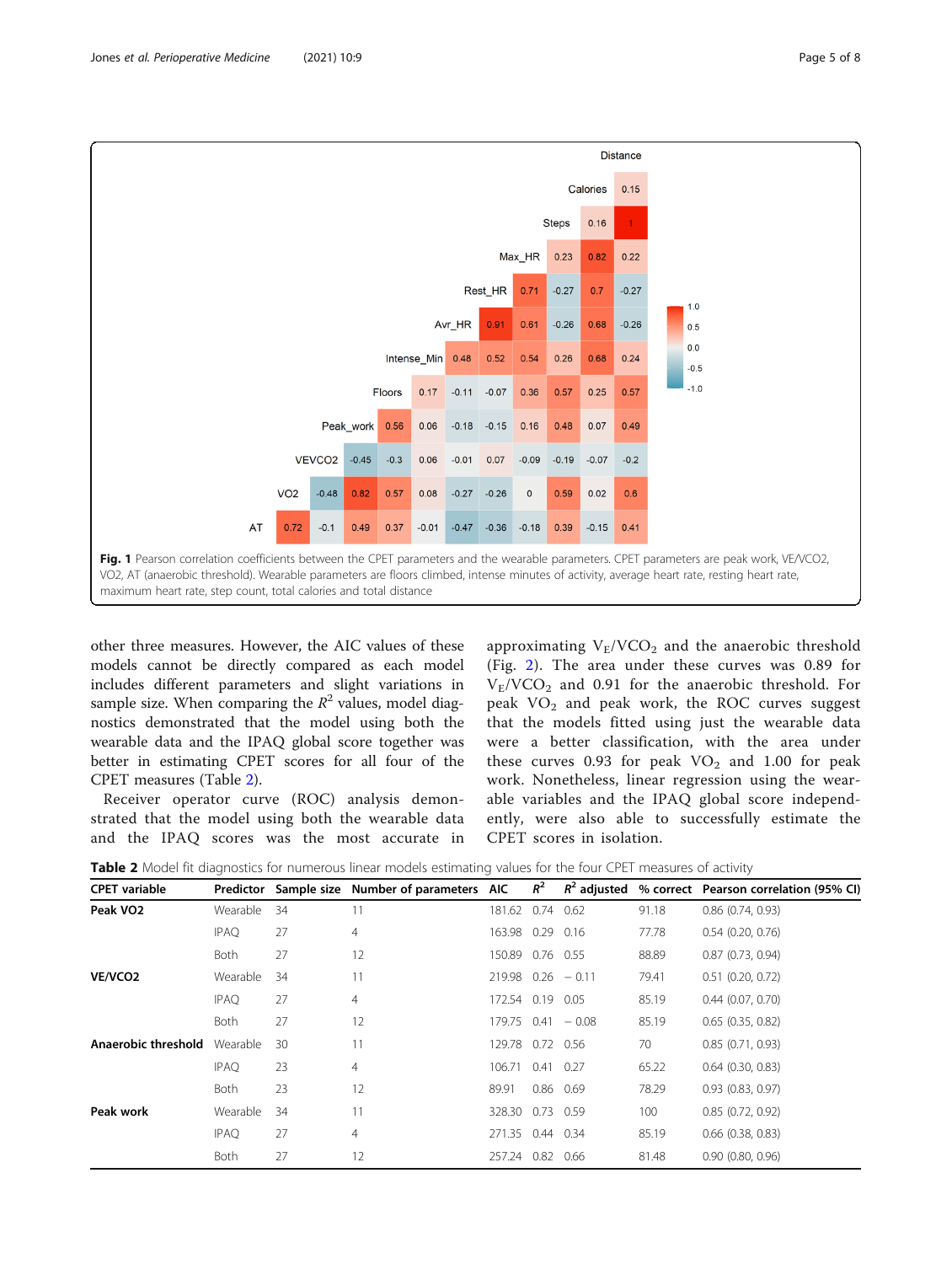<span id="page-5-0"></span>

#### Missing values

Although there was a relatively high proportion of missing data across the dataset, the correlations of wearable data with CPET values remained robust perhaps attributed to the frequency of data sampling despite missing data.

We have also analysed the results for the 9 patients missing AT and the 5 of these with missing wearable data. There were no statistical significant differences when this analysis is included.

There was a trend towards lower cardiorespiratory fitness in the no-AT group. There was lower Peak VO2, higher VE/VCO2, lower peak work from which you might infer lower cardiorespiratory fitness, but the numbers are likely too small for statistical analysis.

# **Discussion**

Wearable activity monitors are becoming increasingly popular amongst consumers due to their decreasing cost and increasing accessibility (Mück et al. [2019](#page-7-0)). The market for wearable devices is experiencing rapid growth year on year, with worldwide wearable devices forecasted to increase from 593 million devices globally in 2018 to 929 million devices by 2021, rising to over 1 billion devices by 2022 (Mancini et al. [1991](#page-7-0)). However, there remains a paucity of data around the role of these wearable devices in the healthcare setting, despite their great potential to improve upon efficiency, cost and patient experience.

In this study, we found that data collection using this novel method to be feasible in terms of logistical and data capture considerations. We also found a significant correlation between wearable device measurements of step count, floors climbed and total travelled as measured by a Garmin Vivosmart HR+ wearable device and CPET parameters of anaerobic threshold, peak  $VO<sub>2</sub>$  and peak work. In addition, the data recorded by the wearable device was consistently associated with CPET results, both with and without the addition of patient reported activity measures via IPAQ scores. There will be times where an IPAQ will be preferred especially with individuals who struggle with the technological aspects of wearable devices.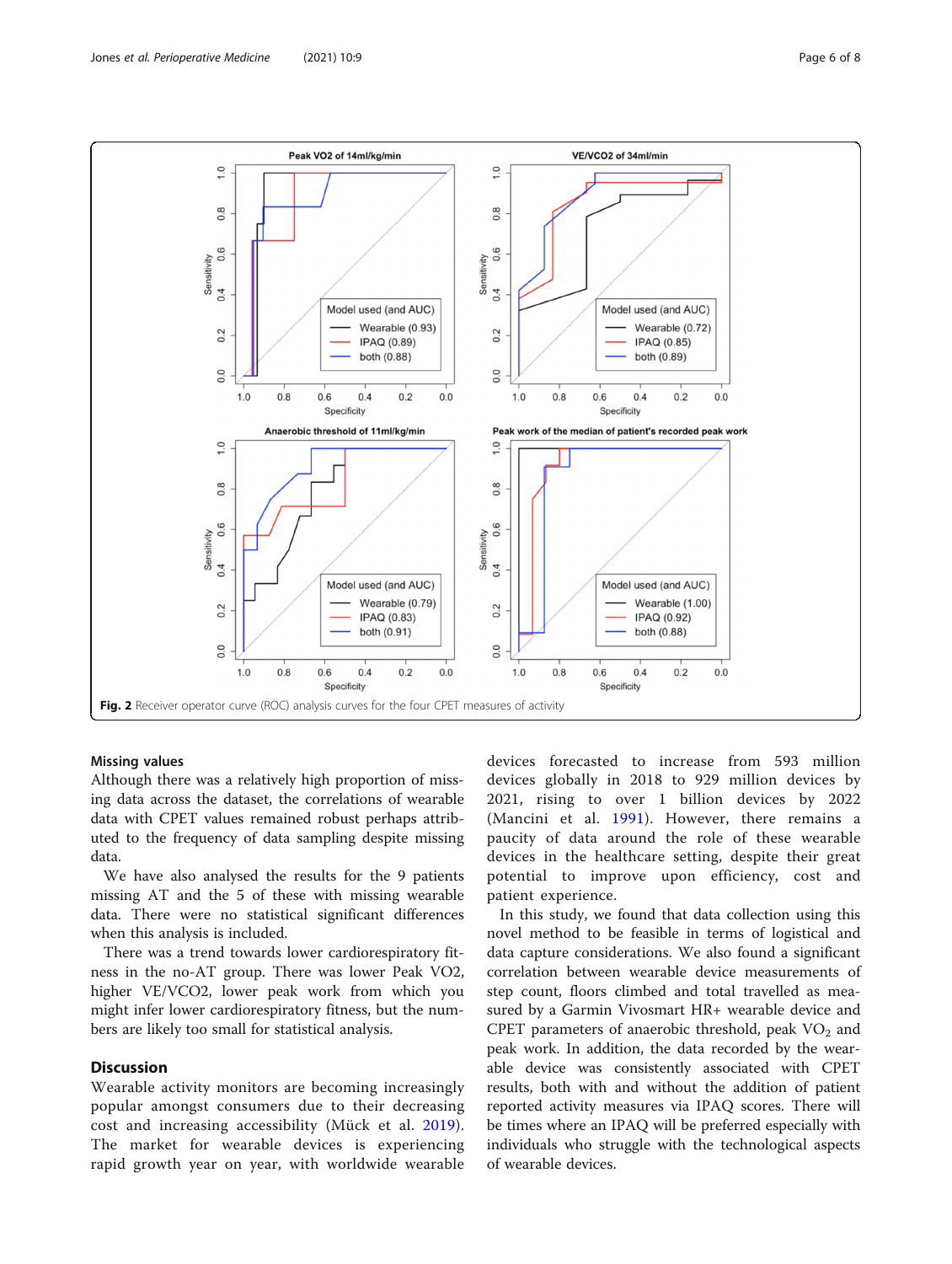# Limitations

No data was recorded regarding concomitant medications that patients may have been taking prior to their surgery. This is particularly relevant with regard to betablockers, which are commonly given to patients to manage arrhythmias and decrease heart rate. This may partly explain why only low correlations were found between the maximum heart rate as recorded by the wearable device and the CPET measures.

In line with recommended practice (cite Lancaster, Dodd and Williamson), we highlight that the results of our hypothesis testing should be regarded as exploratory and therefore interpreted with caution, as no formal power calculations have been carried out for them.

Data for each recorded parameter was extracted directly from each device. Of note, raw data captured by the device was likely cleaned and possibly adjusted by algorithms in the Garmin software prior to being made available for extraction; however, specific details of this process are not available as the software is proprietary.

No further manipulation of the data was performed by the authors following extraction with the extracted numerical values for each parameter used directly in analysis as stated in the "[Methods](#page-1-0)" section.

These results also only apply to the specific wearable device tested and variation between models and further developments in the wearable technology may limit the ability to extrapolate this data accurately to all wearable devices. However, we feel the main findings are likely to remain the same as the core technology between models is similar and these findings still provide key descriptive evidence on which to base further studies.

Additional limitations of wearable devices include concerns regarding the accuracy of the parameters they record. In addition, there are large variations in quality and accuracy of recording accuracy between different makes and models of wearable device (Forecast [2019](#page-7-0)). With regard to utilisation of these devices in the healthcare setting, it would be important to identify reliable and evidence-based models of device and to ensure the devices were used correctly by patients and the data recorded was accurate. Including a debrief with the patients when the device data is available may be added to ensure correct usage and hence data. However, we feel these represent areas where caution must be taken during the integration of wearables in the medical setting, rather than insurmountable issues, and highlight the need for further studies to build a better understanding of this growing field. In addition, many devices use processed versions of the raw data and changes in these internal algorithms may impact upon future analysis. The cost of wearable devices must also be considered and weighed up against the expense of CPET, although evidence suggests that wearable technologies are continuing to decrease in cost (Shcherbina et al. [2017](#page-7-0)). Formal feasibilities studies will be needed to conclude that the continued use of wearable technology in a medical setting is appropriate.

#### The future

With continuously improving technology, most smart wrist-worn devices are now not only a chronograph but are also able to monitor a wide variety of activity parameters and personal analytics, including several heart rate parameters, exercise frequency and activity intensity, as well as recording sleep parameters and heart rate variability. The market for these devices is currently increasing exponentially with their improving aesthetics, decreasing cost, further miniaturisation of components, improving battery life, and increasing number of features offered (Mück et al. [2019](#page-7-0)). As the distinction between consumer health wearables and medical devices becomes more fluid, it is important to continue to evaluate their potential benefits in the healthcare setting and explore areas in which they can be best utilised as assets to improve upon existing systems and workflows.

In light of the expense, clinical expertise required, purchase and maintenance of specialist equipment and contraindications for CPET, these findings highlight the potential utility of wearable devices as part of the preoperative assessment of functional capacity prior to major surgery. CPET can be time and labour intensive for both the patient and the medical staff who conduct the testing, as well as taking the patient into an artificial setting in order to push them to their maximal exercise limits. Wearable devices are able to integrate smoothly into a patient's existing routine and may provide a more accurate representation of a patient's day-to-day function within their own environment, so long as there are worn correctly. We envisage the use of wearable devices as a more widely accessible screening tool that could be used to better target CPET resources and further improve preoperative assessment.

Studies suggest that anaerobic threshold predicts postoperative complications and mortality, so the consistent correlation of anaerobic threshold with the majority of the wearable measures we analysed adds further weight to the potential of the wearable data to inform upon post-surgical outcomes (Canhoto and Arp [2017](#page-7-0)).

 $V_{E}/VCO_{2}$  (the ventilatory equivalent for carbon dioxide) was shown to correlate less well with wearable parameters and IPAQ scores. This measure is the ratio of minute ventilation to CO2 output, providing information on ventilation efficiency in the lungs.

We feel a much larger study is warranted to explore if the correlations can be strengthened with a larger sample size. These studies would focus on the device measures that correlate best with CPET metrics in a